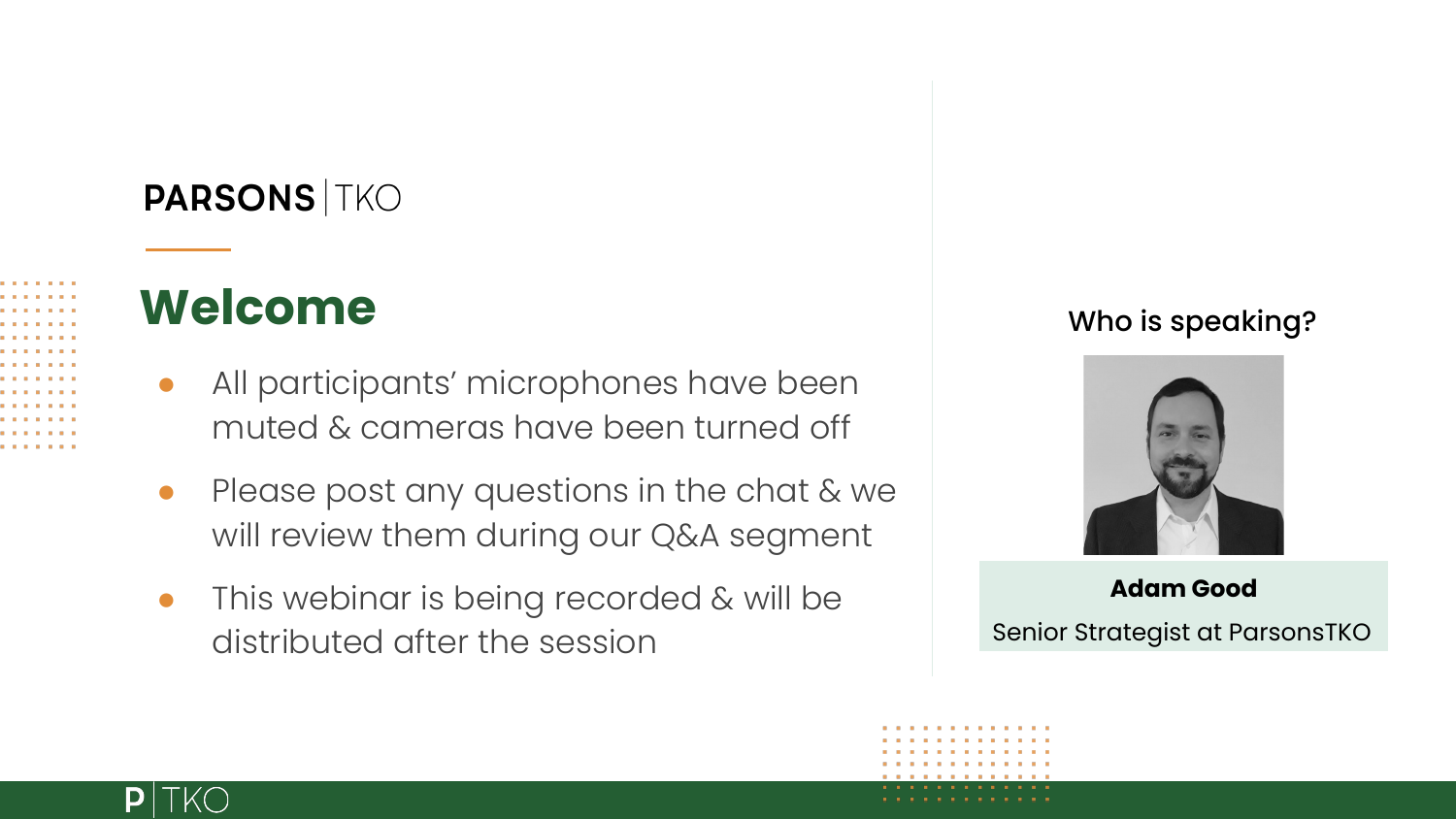#### **PARSONS TKO**



# **Website redesign planning and process**

The work *before* the work!

Wednesday, March 9, 2022

. . . . . . . . . . . . . . . . . . . . . . . . . .

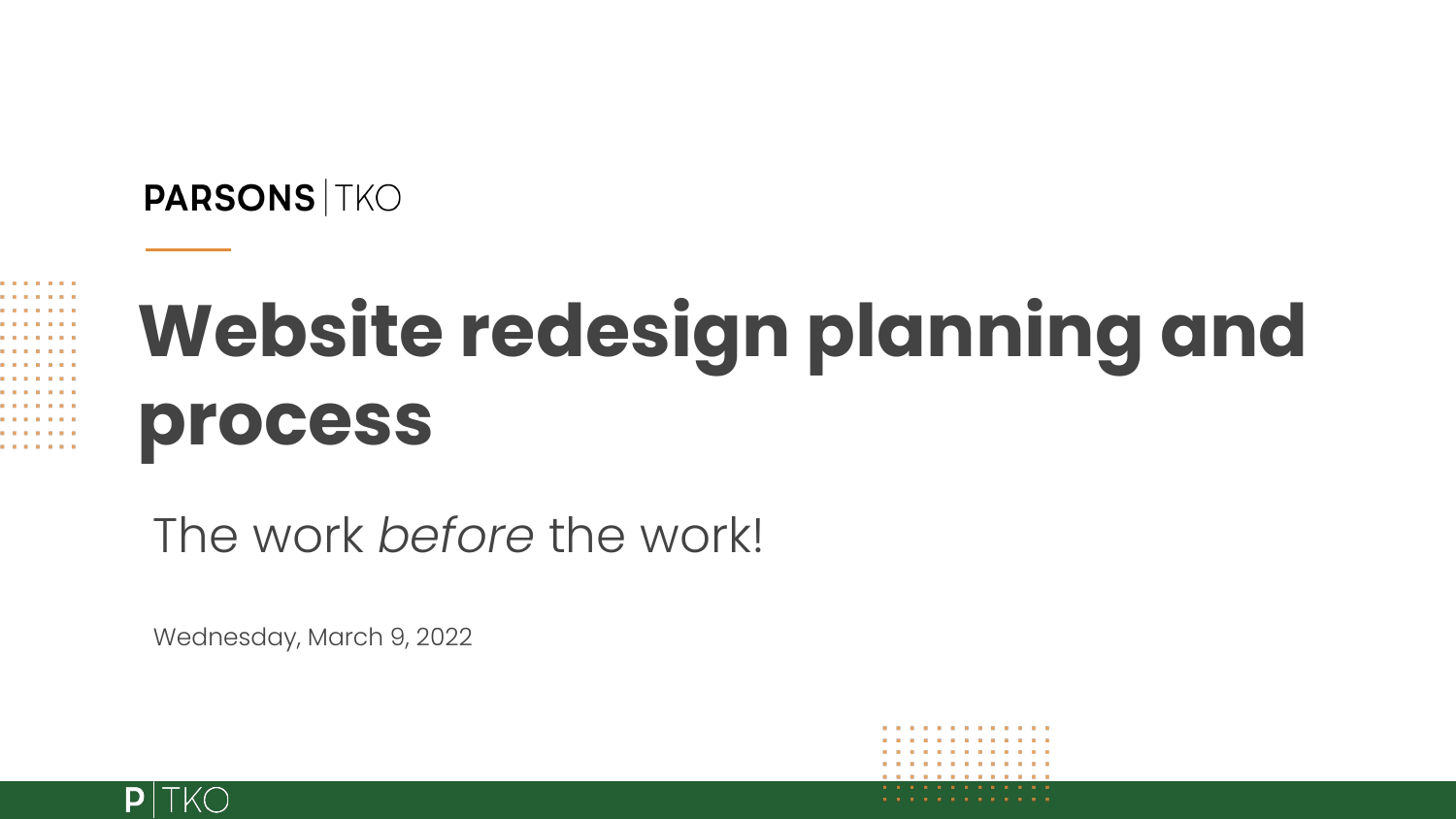## **The way we see possibilities**

*Engagement Architecture* ⬩ *noun*

The ParsonsTKO philosophy and methodology that addresses your outreach platform as a holistic ecosystem—an interconnected set of people and systems that work together to advance your mission.

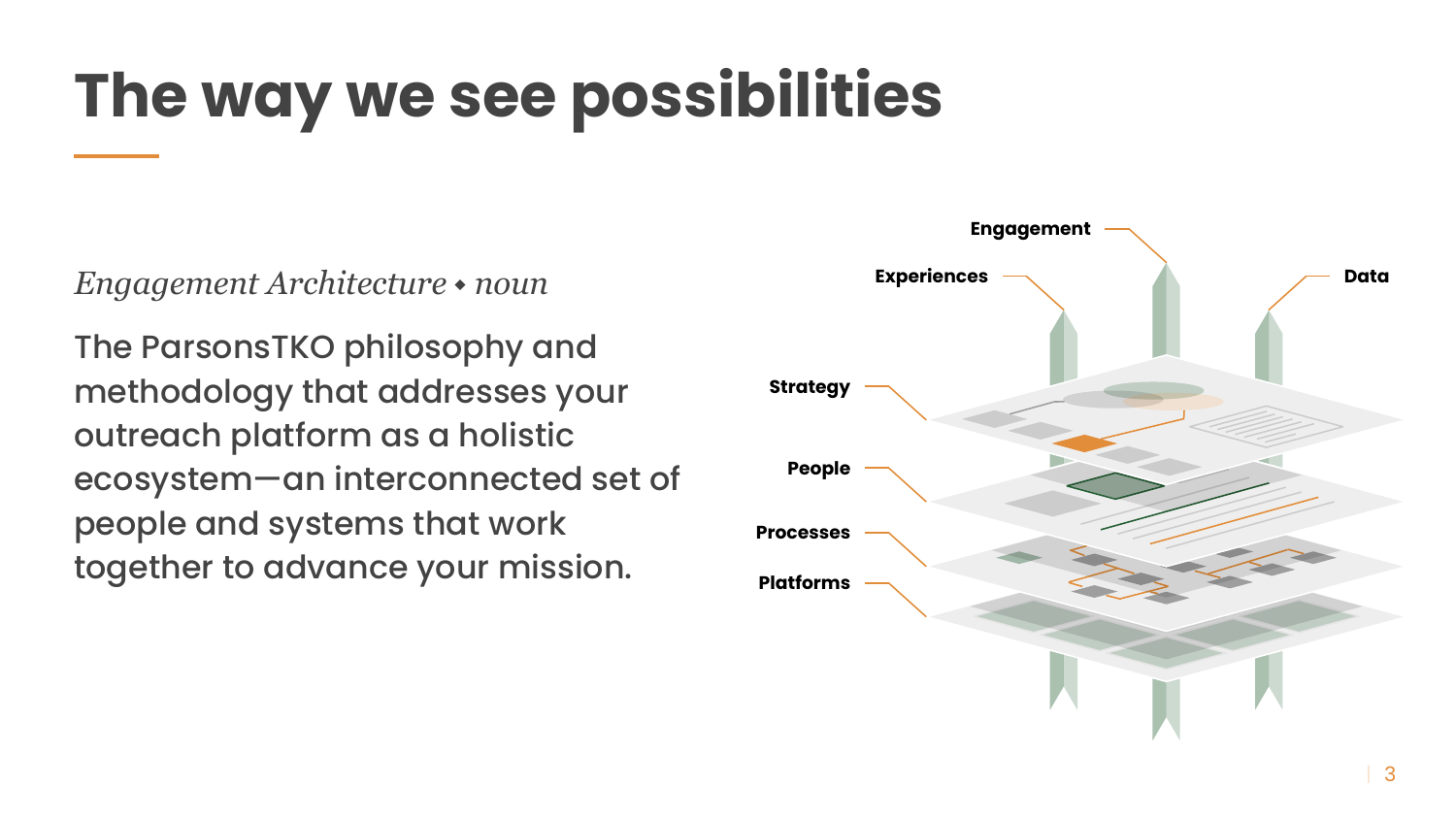- 
- 
- 
- 
- 
- 

#### **Elements of success**

- 1. **Gather** your people
- 2. **Define** goals, audiences and interactions
- 3. **Organize** your content
- 4. **Plan** for integrated engagement

#### P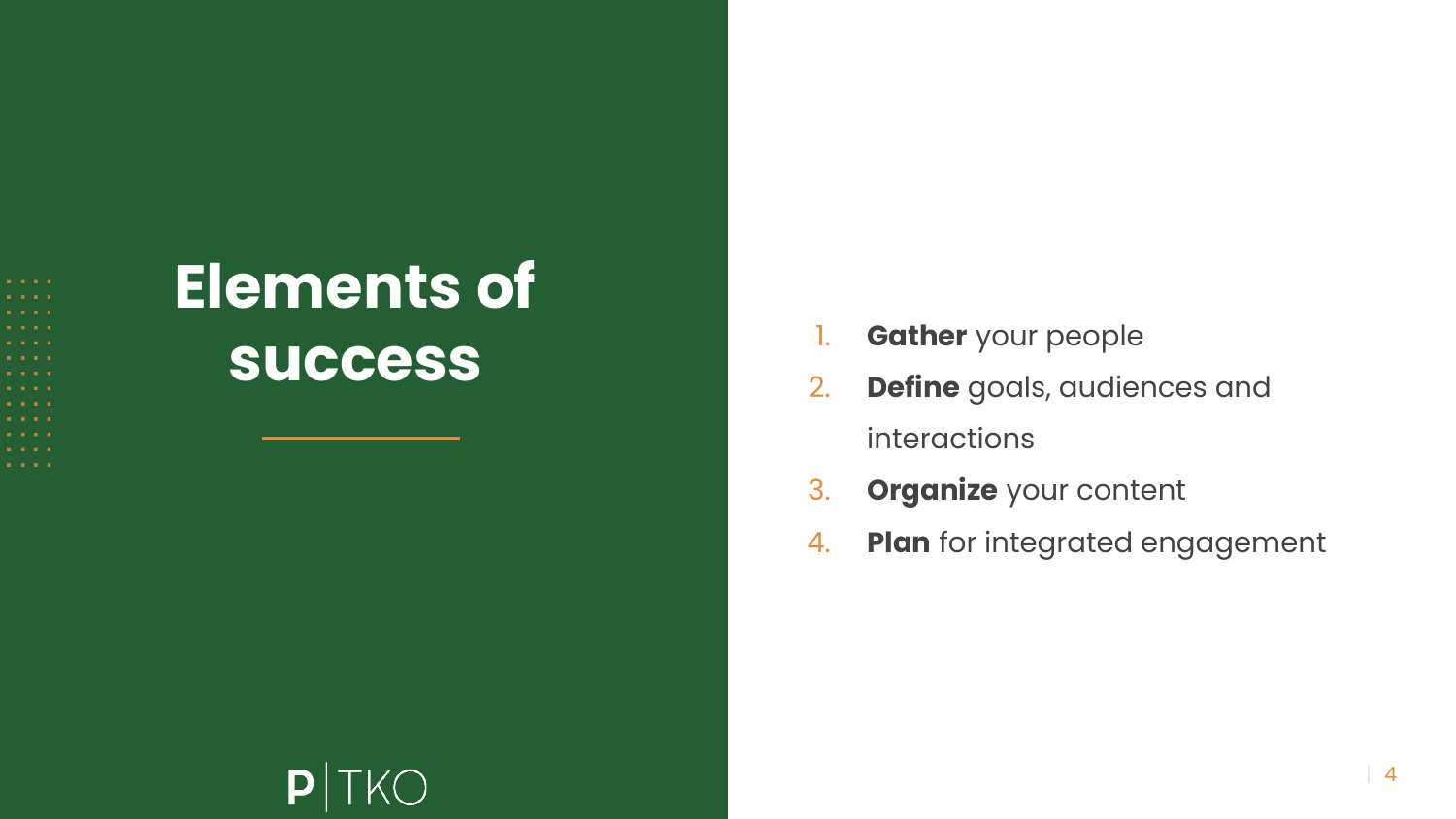# **A reminder!**

- Your website is just one part of a complex, holistic engagement platform!
- Keep in mind the other elements:
	- Platforms
	- People
	- Processes
- **•** Involve people beyond "communications"!

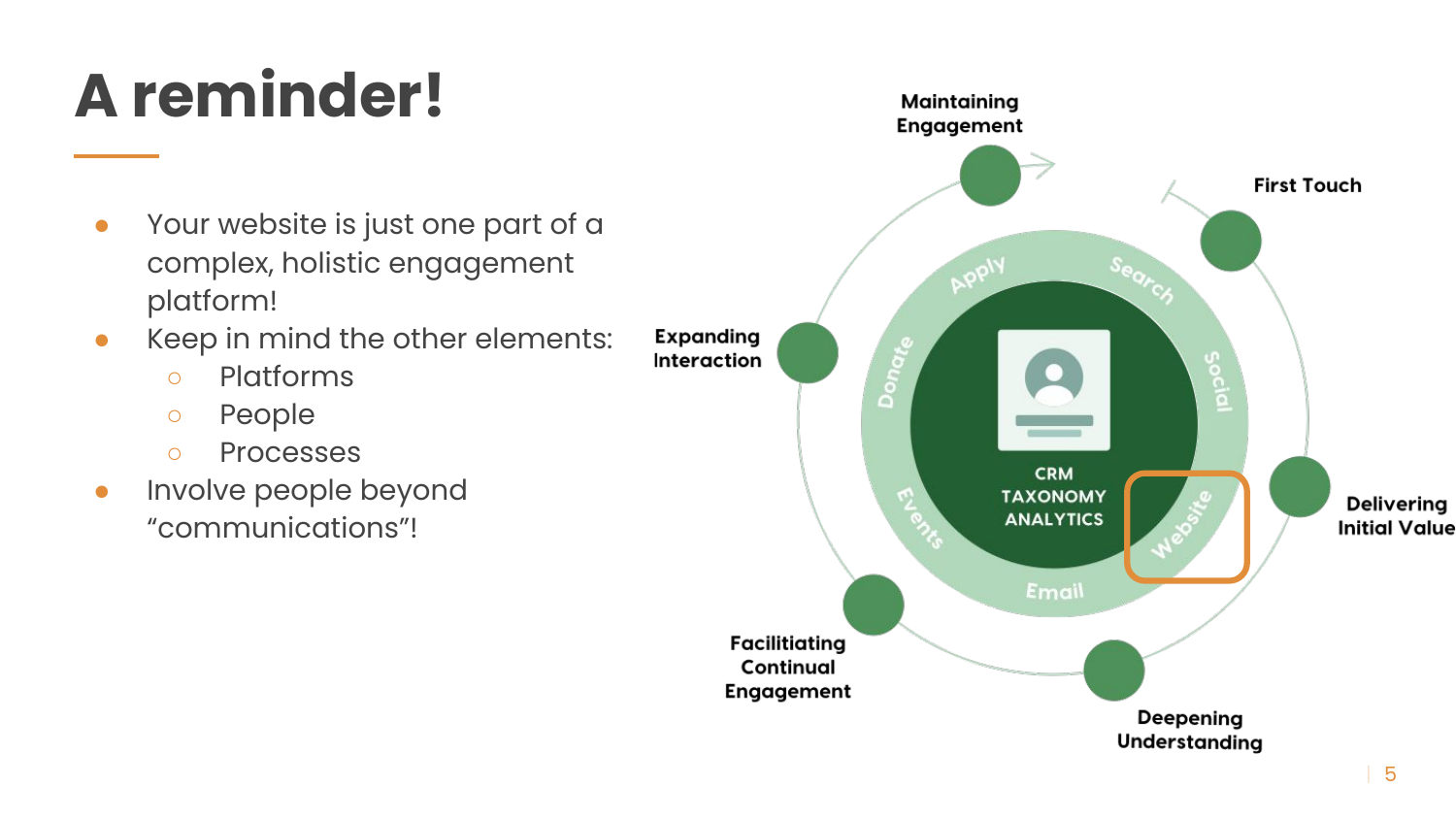#### $P|TKO$

# **Gather your people**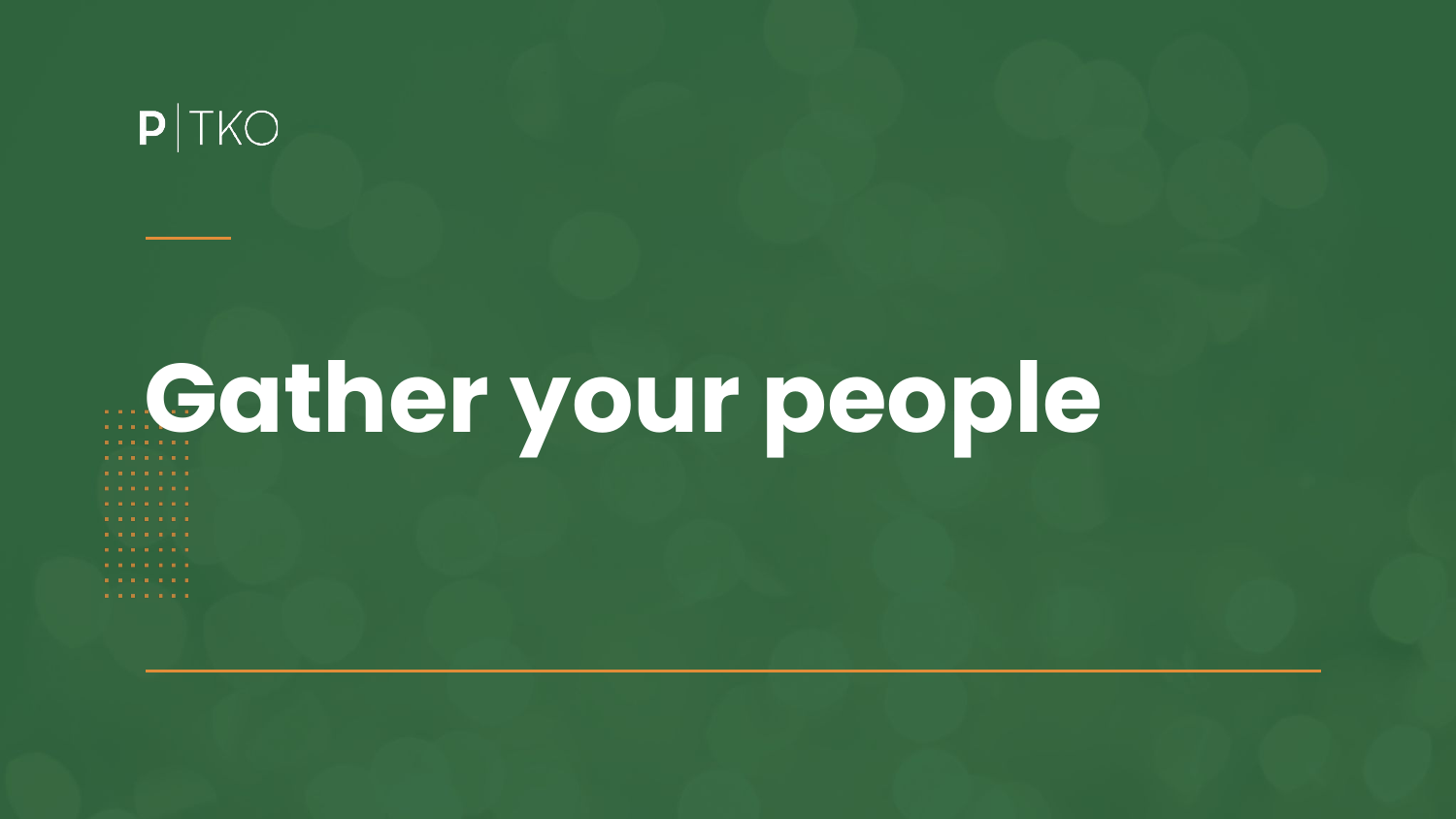# **Gathering your people**

- Who are your project champions?
- How are you involving folks across the organization?
- This is your time to begin building a community of consensus!

#### **Inputs** on:

- **•** Strategy
- **Audience**
- **Goals**
- **Engagement experiences**

#### **Feedback** on:

- Current experience of creating/ managing content
- Current anecdotal user experience
- Overall design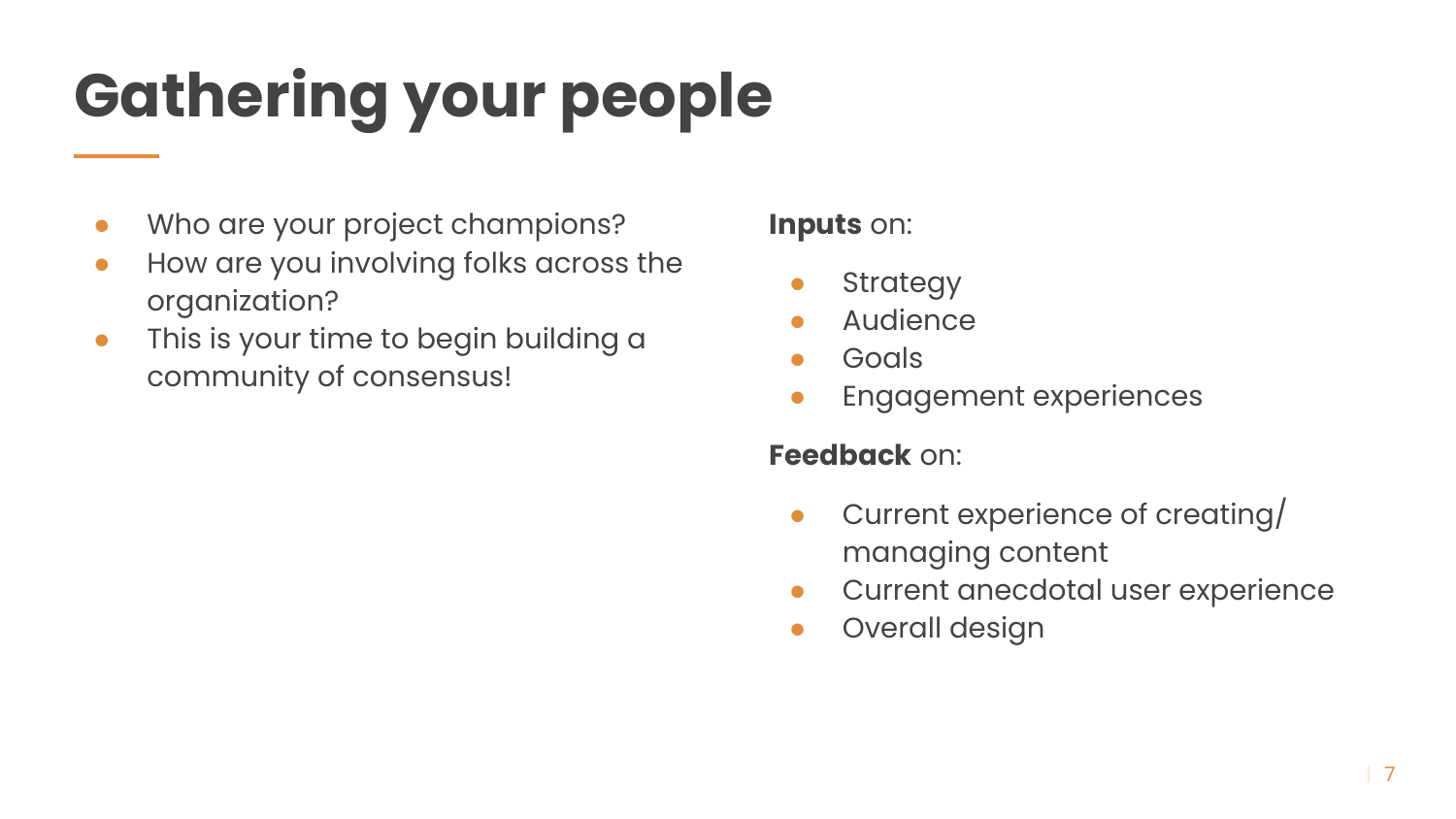#### $P|TKO$

# **Define goals, audiences and interactions**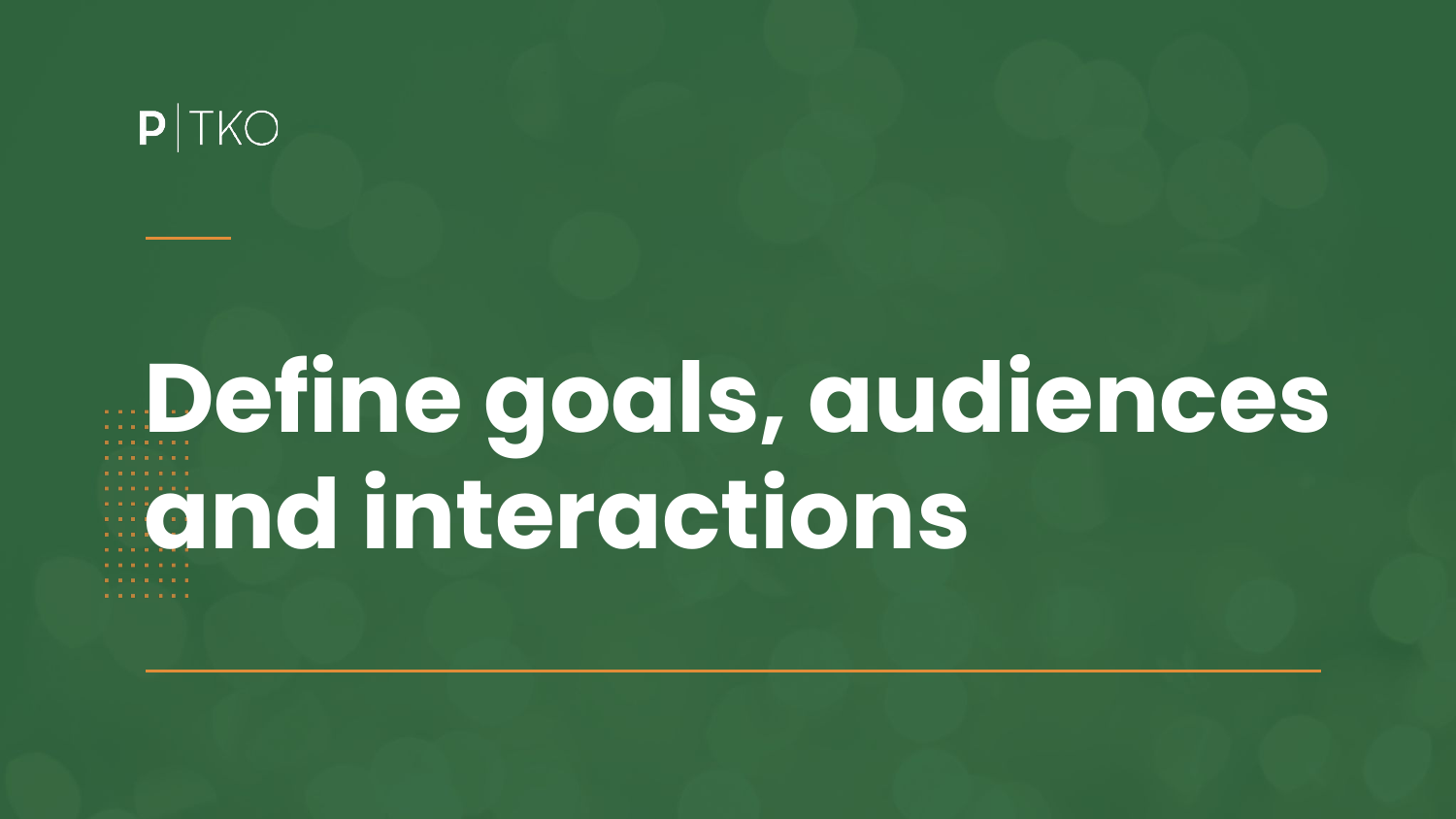### **Foundations**

#### Develop Consensus

- Who are our **audiences?**
- What are **our goals** for influencing each audience?

#### Explore Engagement



- What are our **audiences' goals?**
- What are the **major touchpoints** or interactions that connect our goals to our audiences' goals?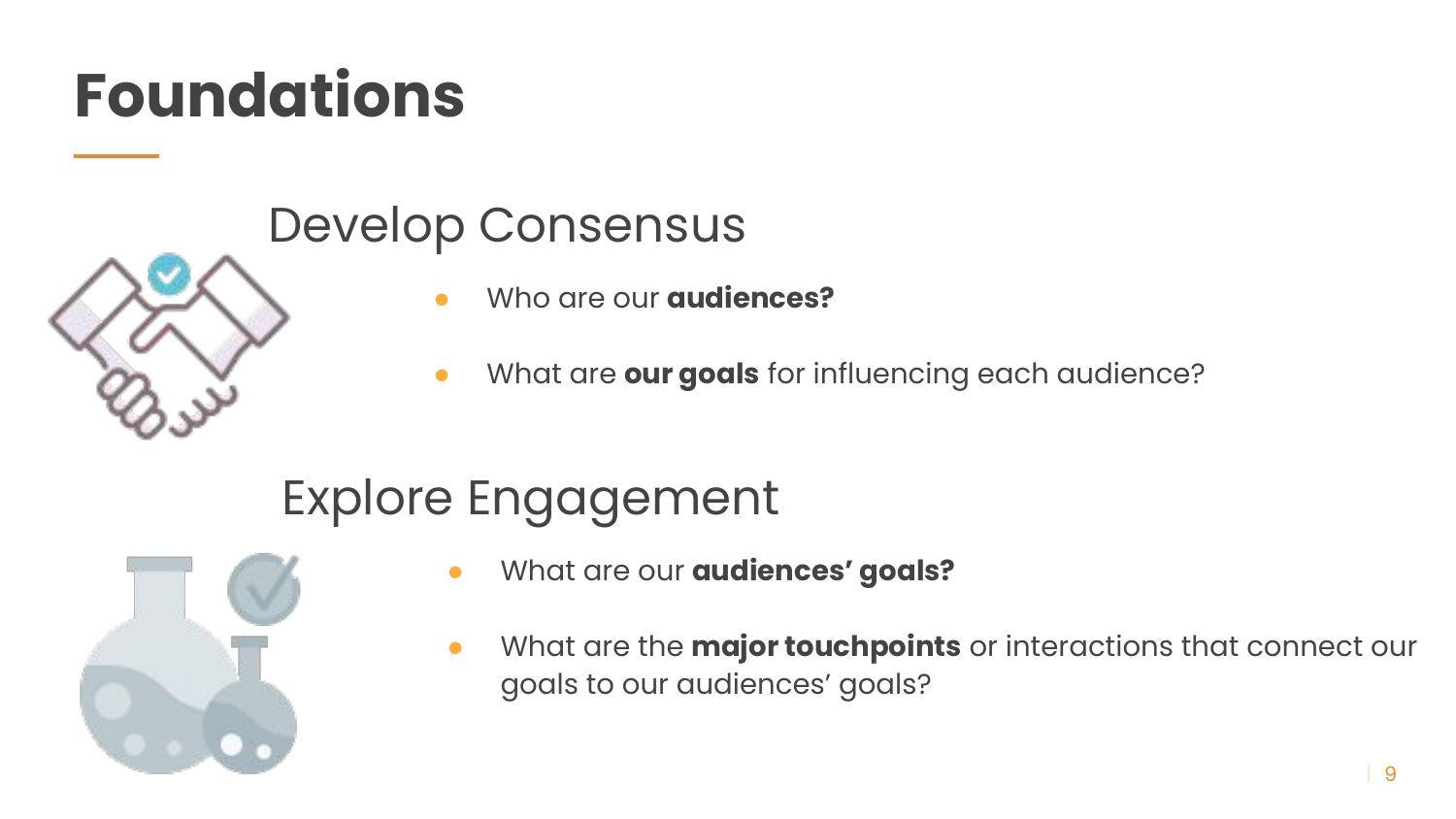### **Engagement touchpoints**

Audiences interact with your content and organization to **answer questions** and **complete missions** that help them achieve their goals.

**Your organization** wants to help audiences complete these missions while **influencing and building affinity** with these audiences.

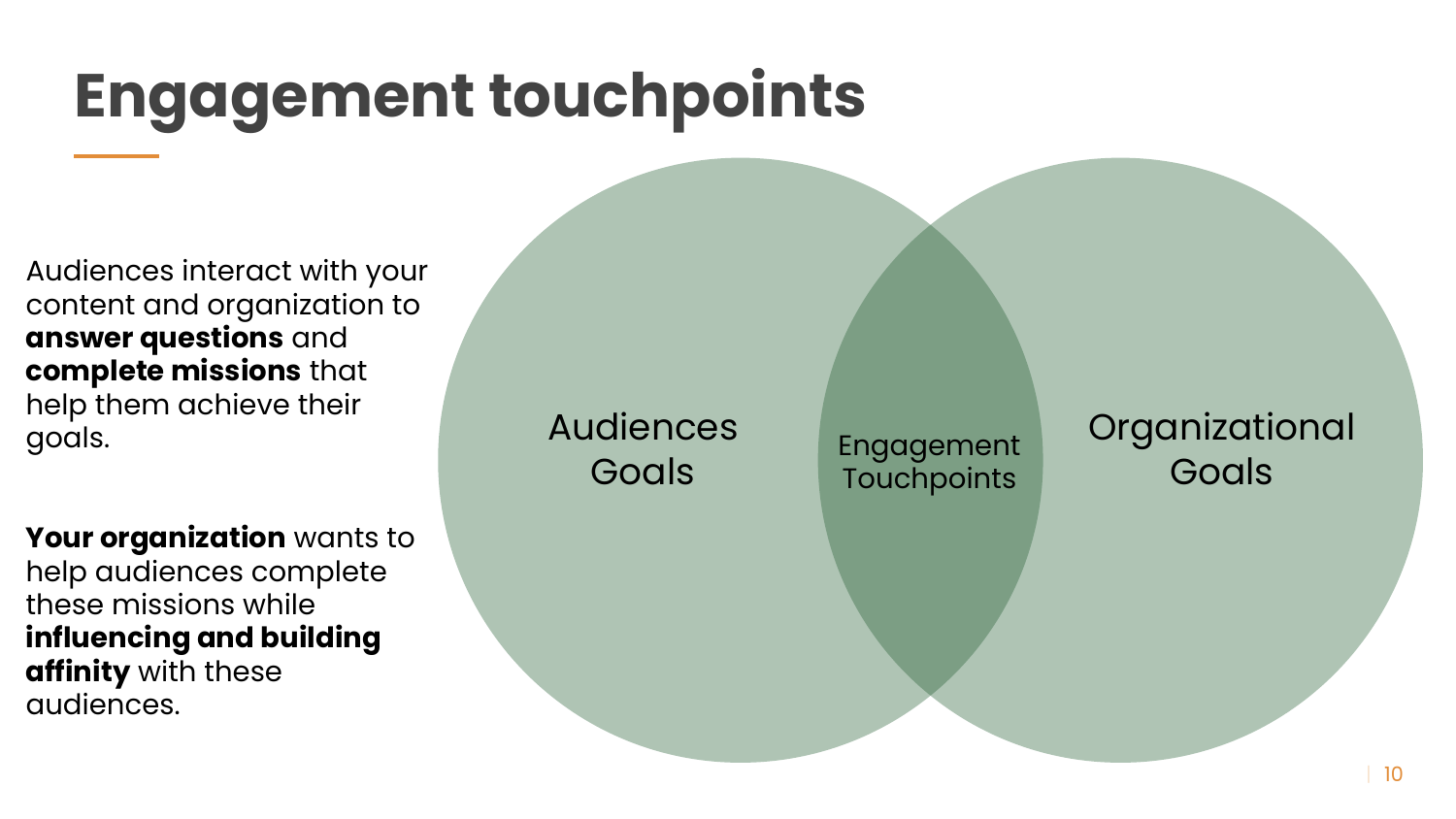### **Overlaps**

We approach website design & outreach marketing by first considering *what are the touchpoints we need to support.*

Many of your defined audiences may actually **share** the same **touchpoint**, or **desire** the **same content**.

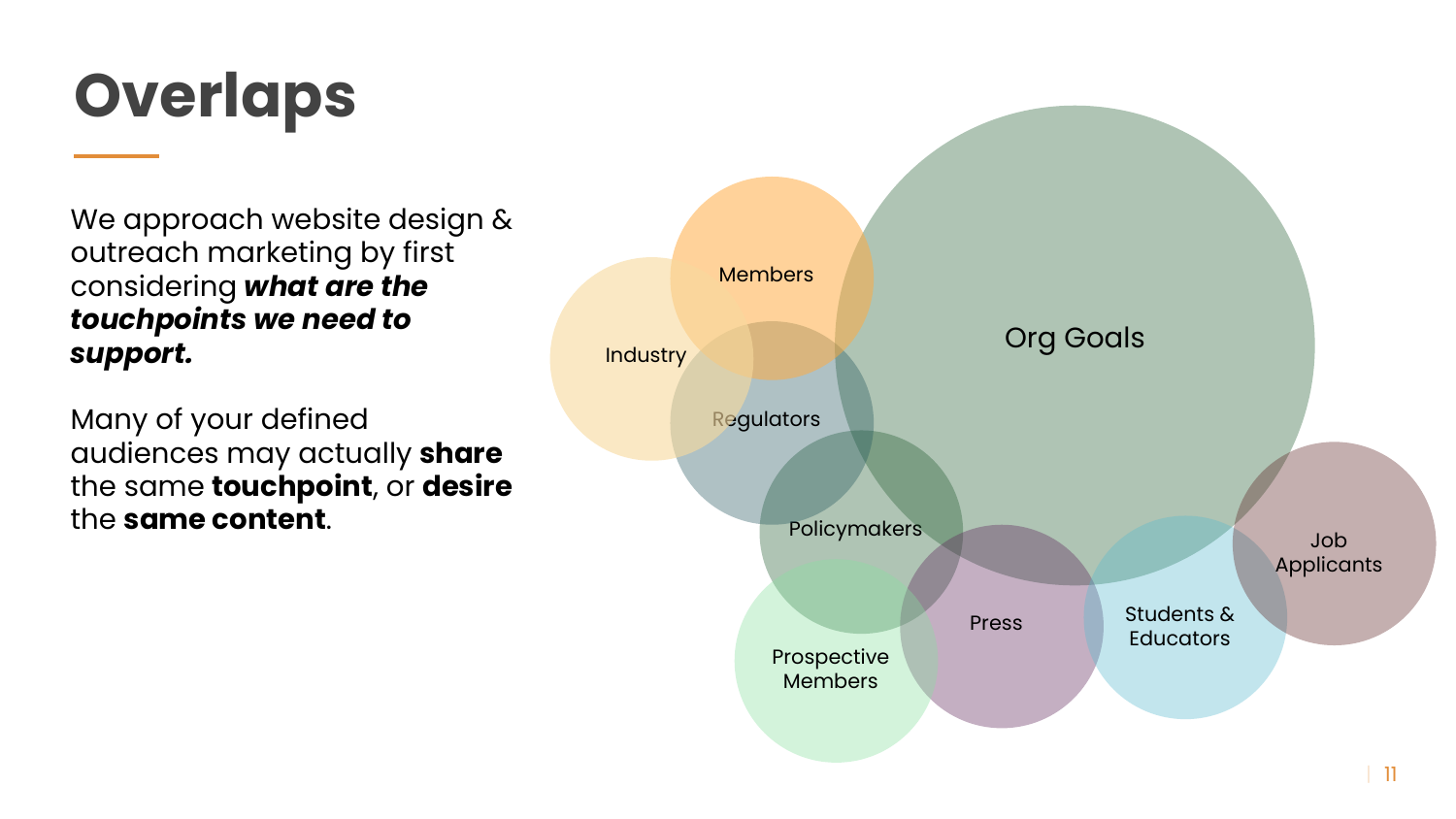#### Our org wants **audiences to …**

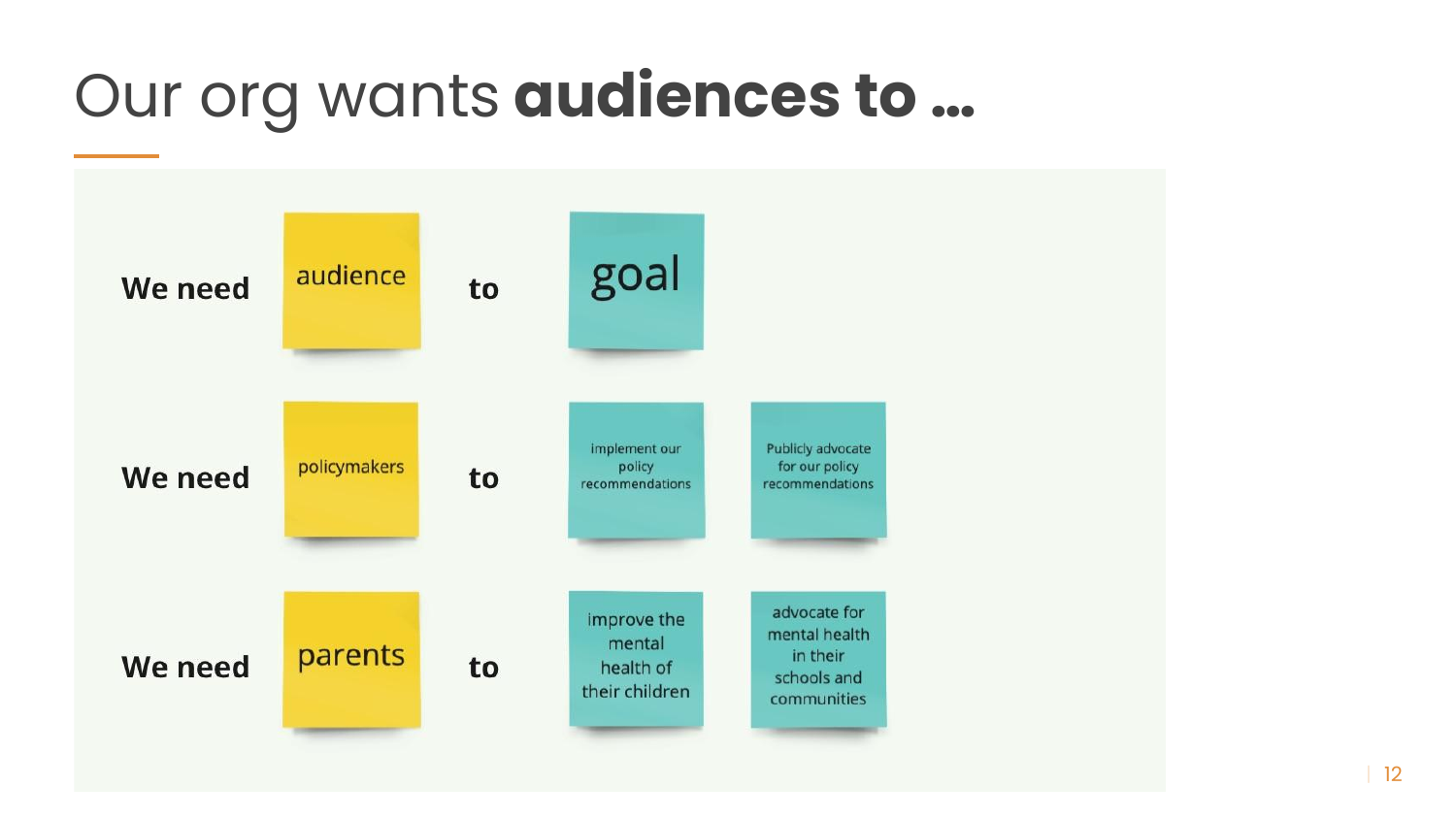#### The website should **help …**

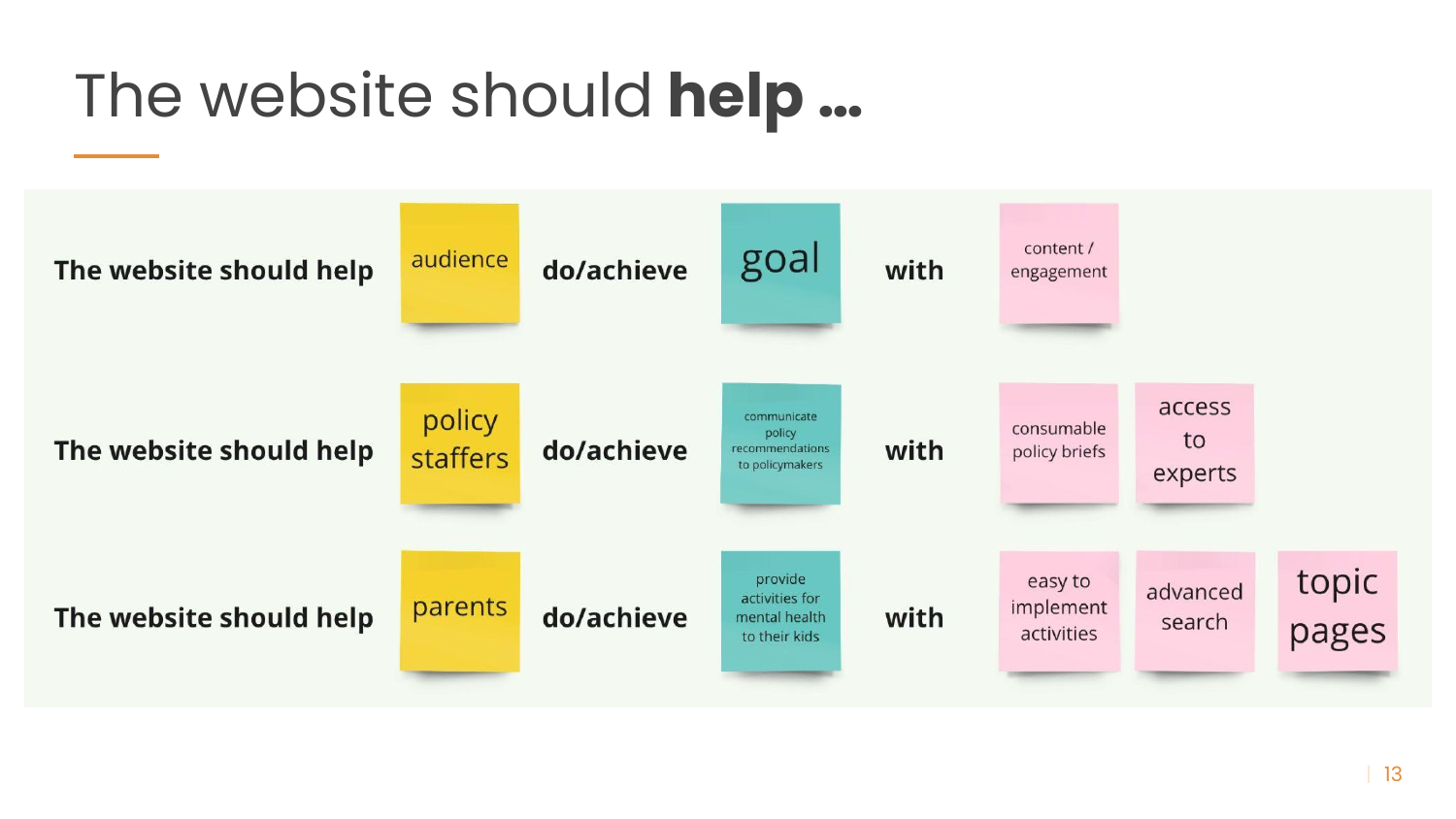# **Taking it from here…**

- 1. Have you covered all your audiences?
- 2. Does each of your organization's goals have an audience(s) it can target?
- 3. Are there any unmet goals in your current site (org or audience?)
- 4. Where are there overlaps in content and engagement touchpoints?
	- a. Can any content be consolidated?
	- b. Can any content be re-presented to serve different audiences at the same time?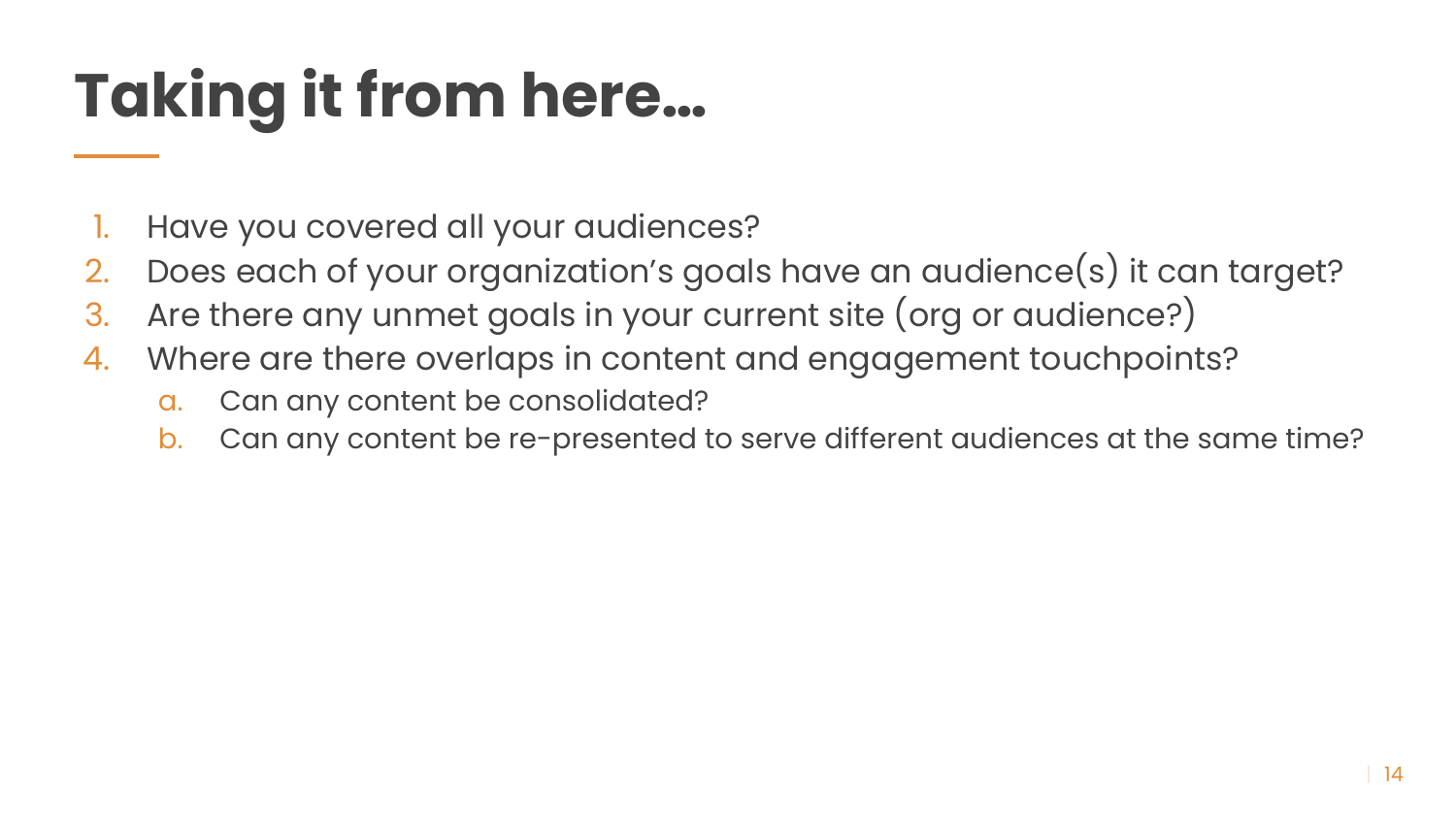#### $P|TKO$

# **Organize your content**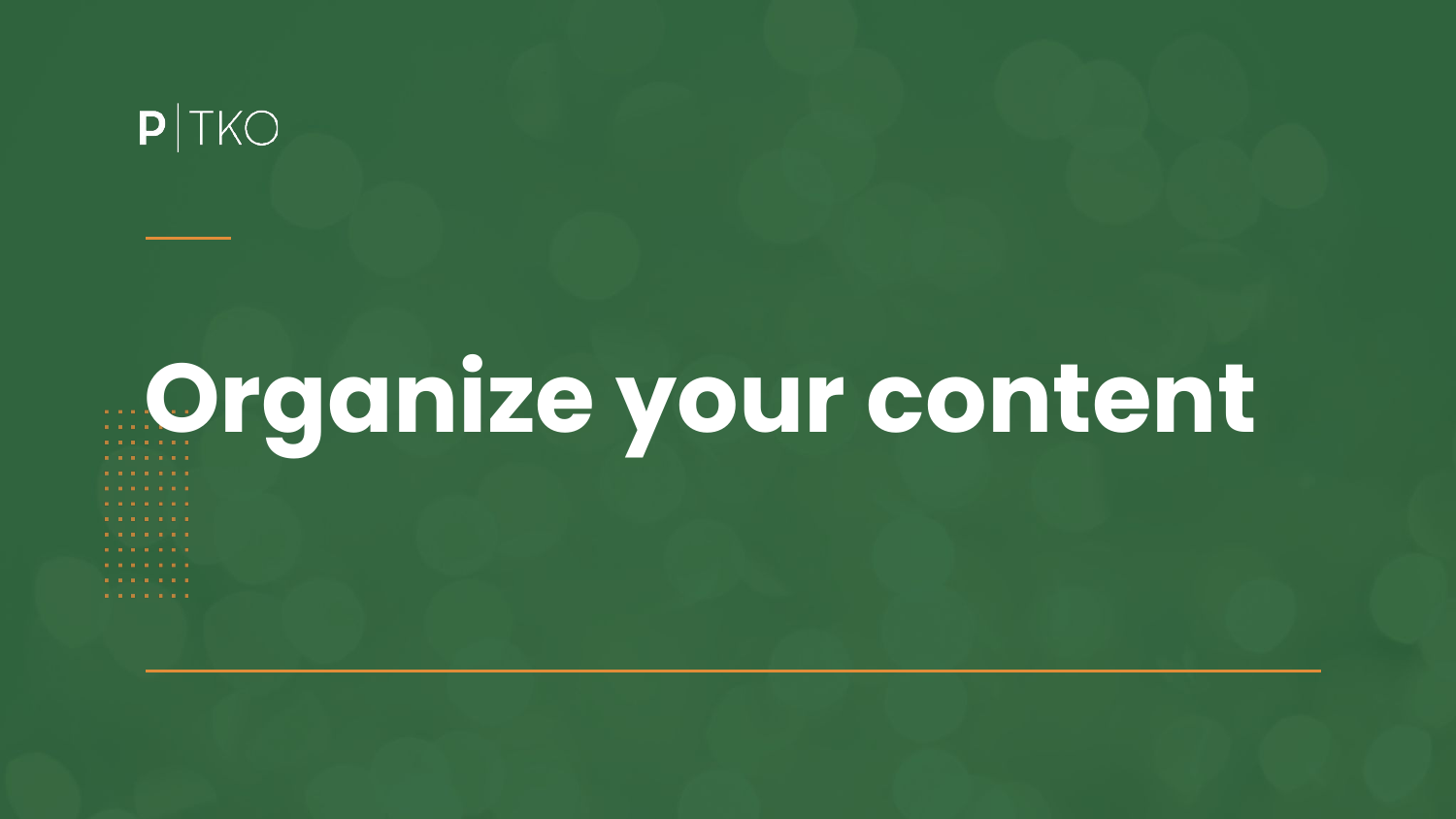# **Organize your content**

- 1. Update (or create!) your **taxonomy**
- 2. Define (or refine) your **content types**
- 3. Evaluate old content
- 4. Identify new **opportunities**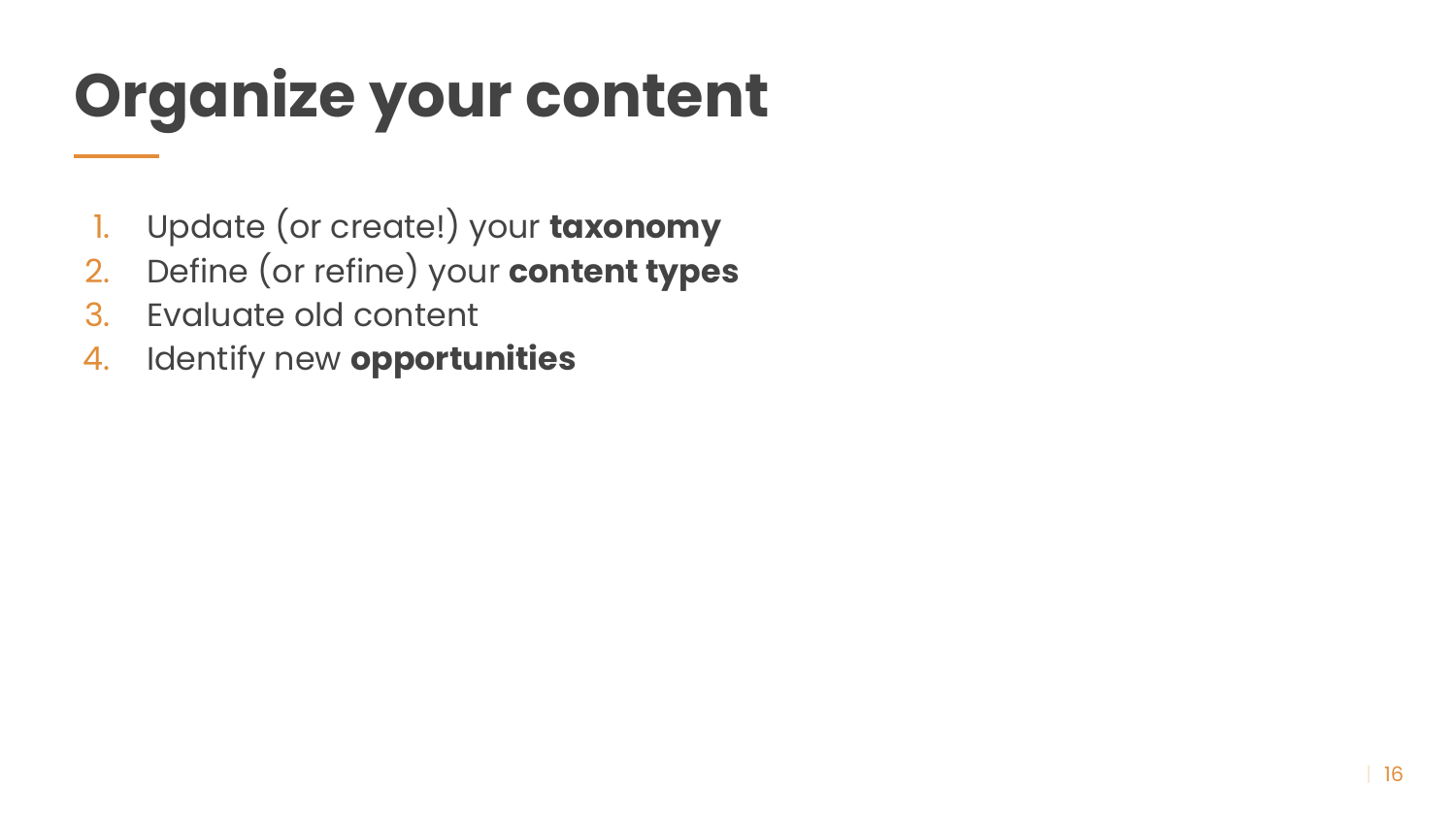# **What is taxonomy?**

**A classification system**

for **content, audiences, and data**

that empowers **strategic use**

*within* and *across* the **channels and systems**

of your organization's **engagement architecture**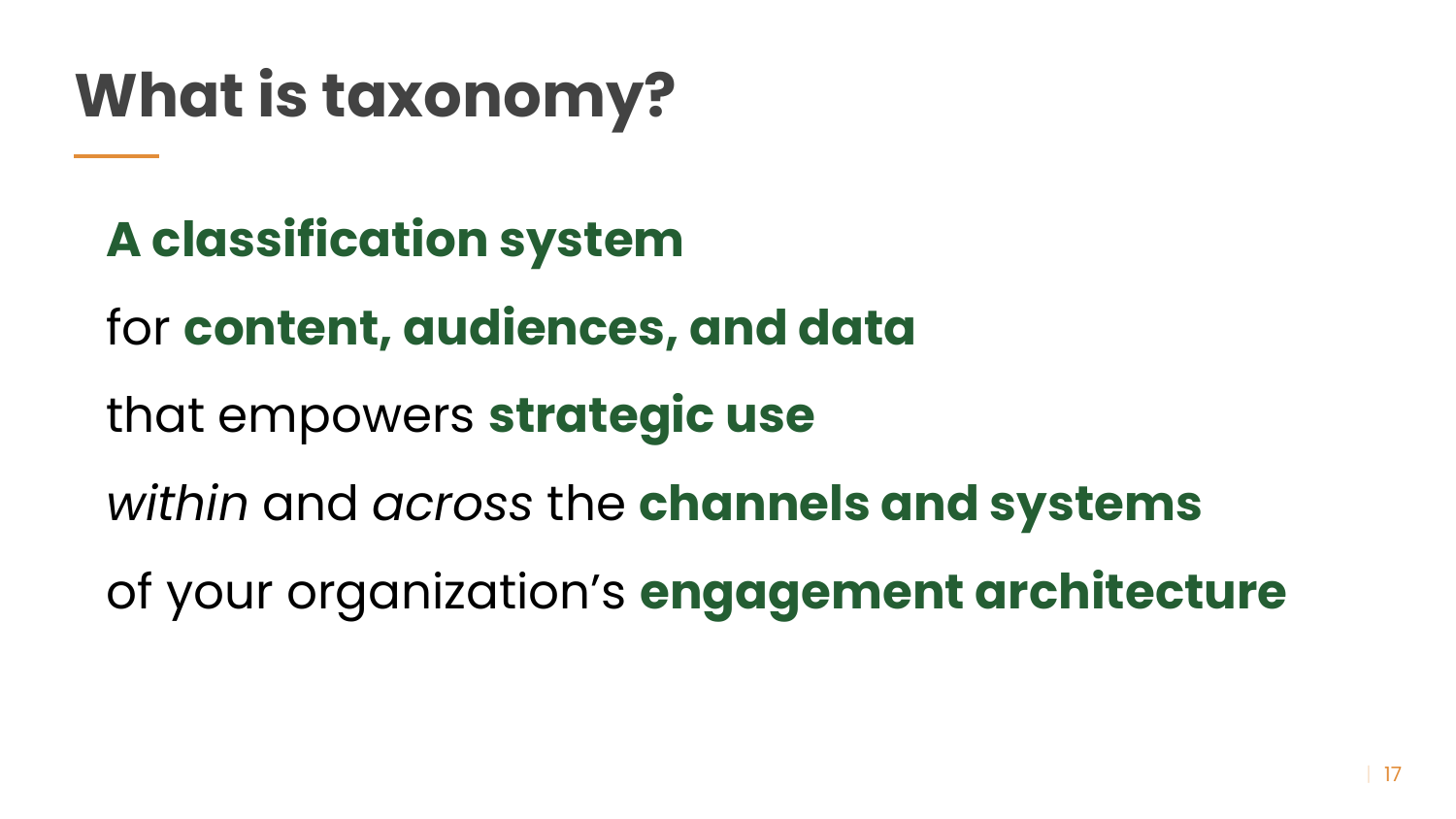# **Where are your taxonomies kept?**

Taxonomies are...

- **Categories**
- **Groups**
- **Labels**
- **Tags**
- Metadata
- **Segments**
- **Context**
- Lists
- ?



Taxonomies are often **hidden in plain sight**. Think about the ways you use or categorize...

Website IA, **menus,** or navigation

**Hashtags** on social media

Emails into **folders**

Your **contacts** into related groups, lists, segments

**Project names** across teams

Marketing **campaigns**

Titles or categories of **internal reports**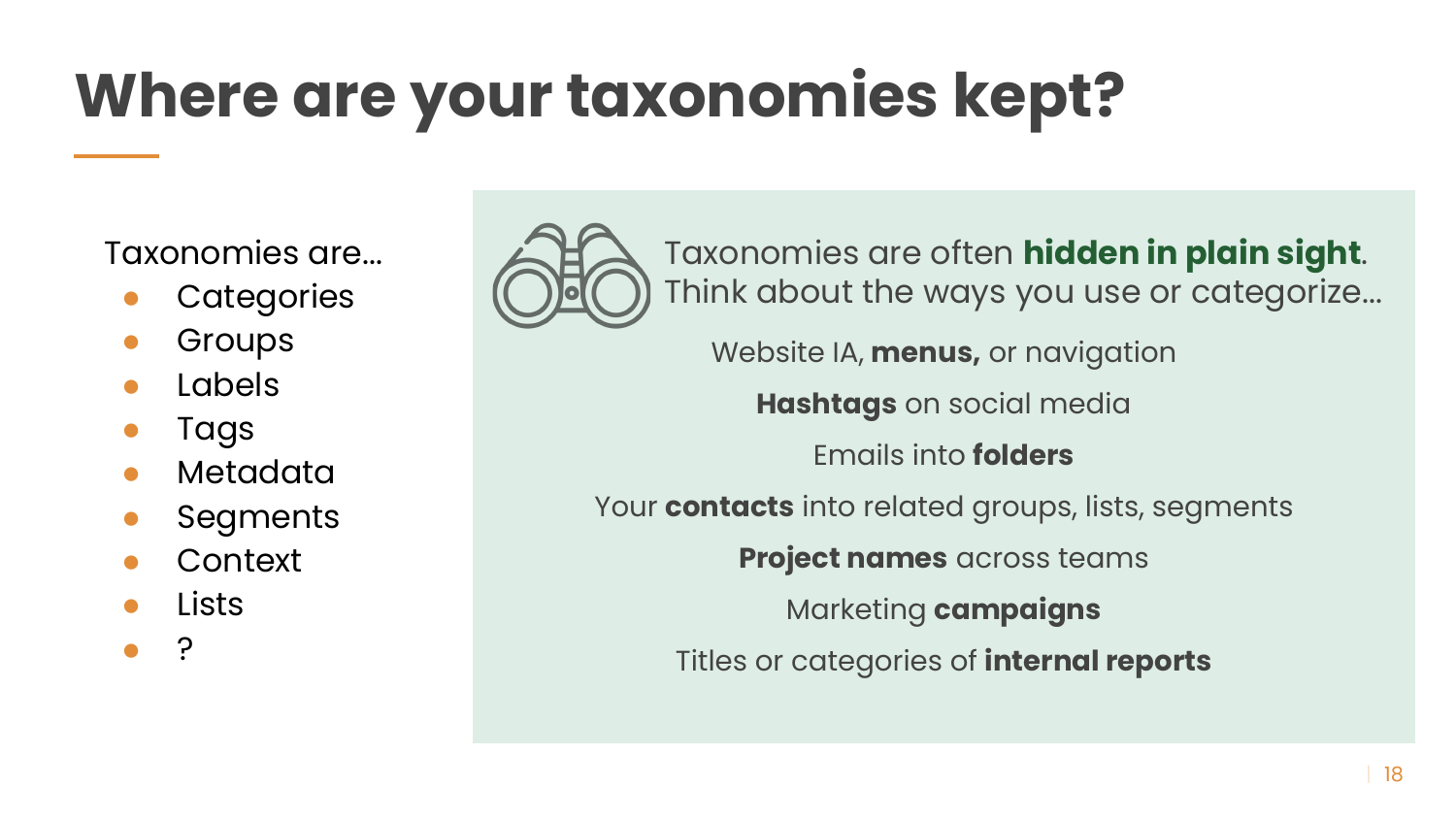# **Taxonomy on the site and beyond**

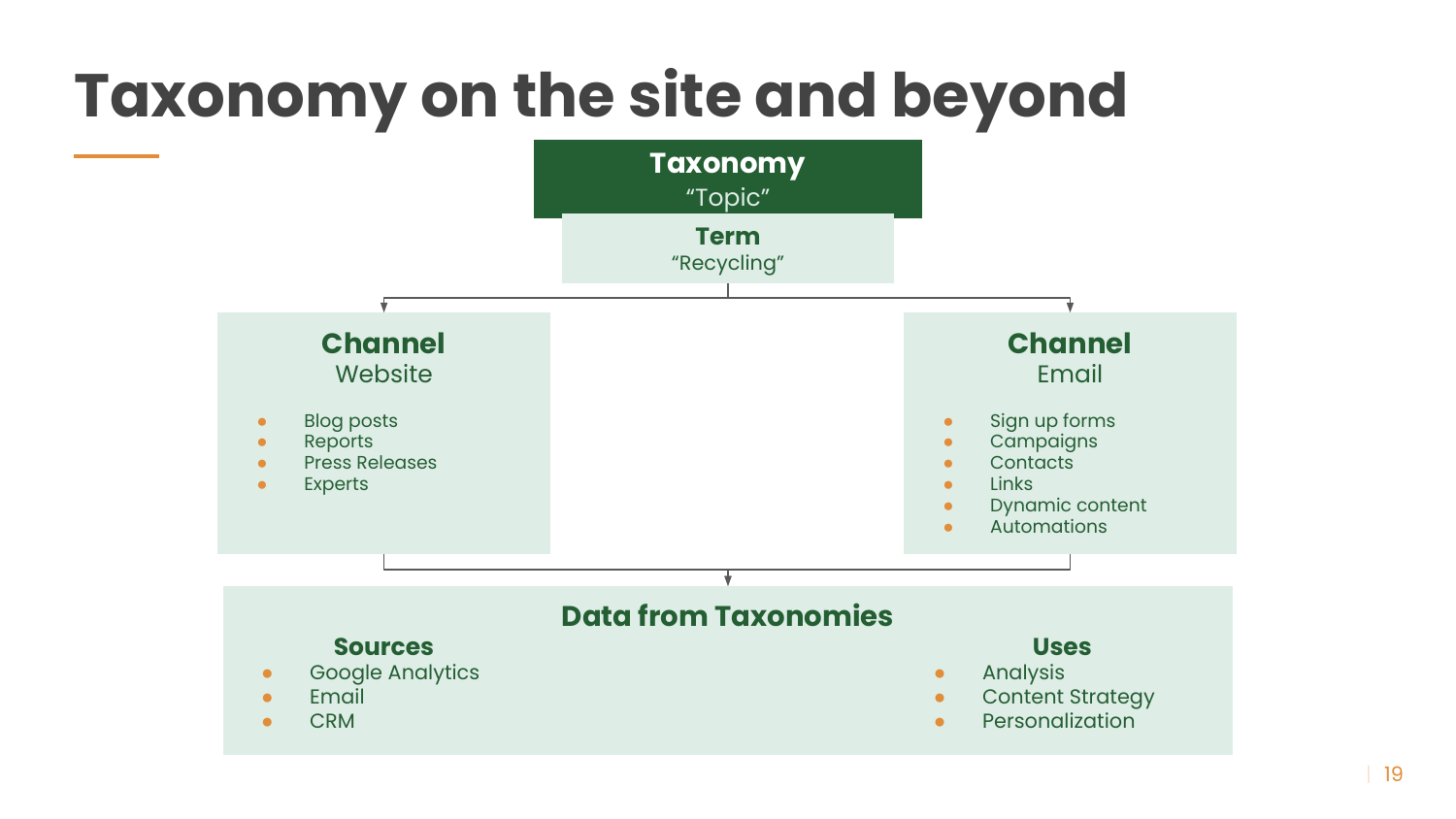# **Refine your content types**

- 1. What are your key types of content? Examples include:
	- a. Events
	- b. Blog Posts
	- c. Announcements
	- d. Policy Briefs
	- e. Activities
- 2. Do your target audiences understand what a given content type is for?
- 3. How do they find them on your site?
- 4. Are there any that should be combined?
- **5. Remember that internal systems, terms, departments (etc) may not match your audience's language or expectations!**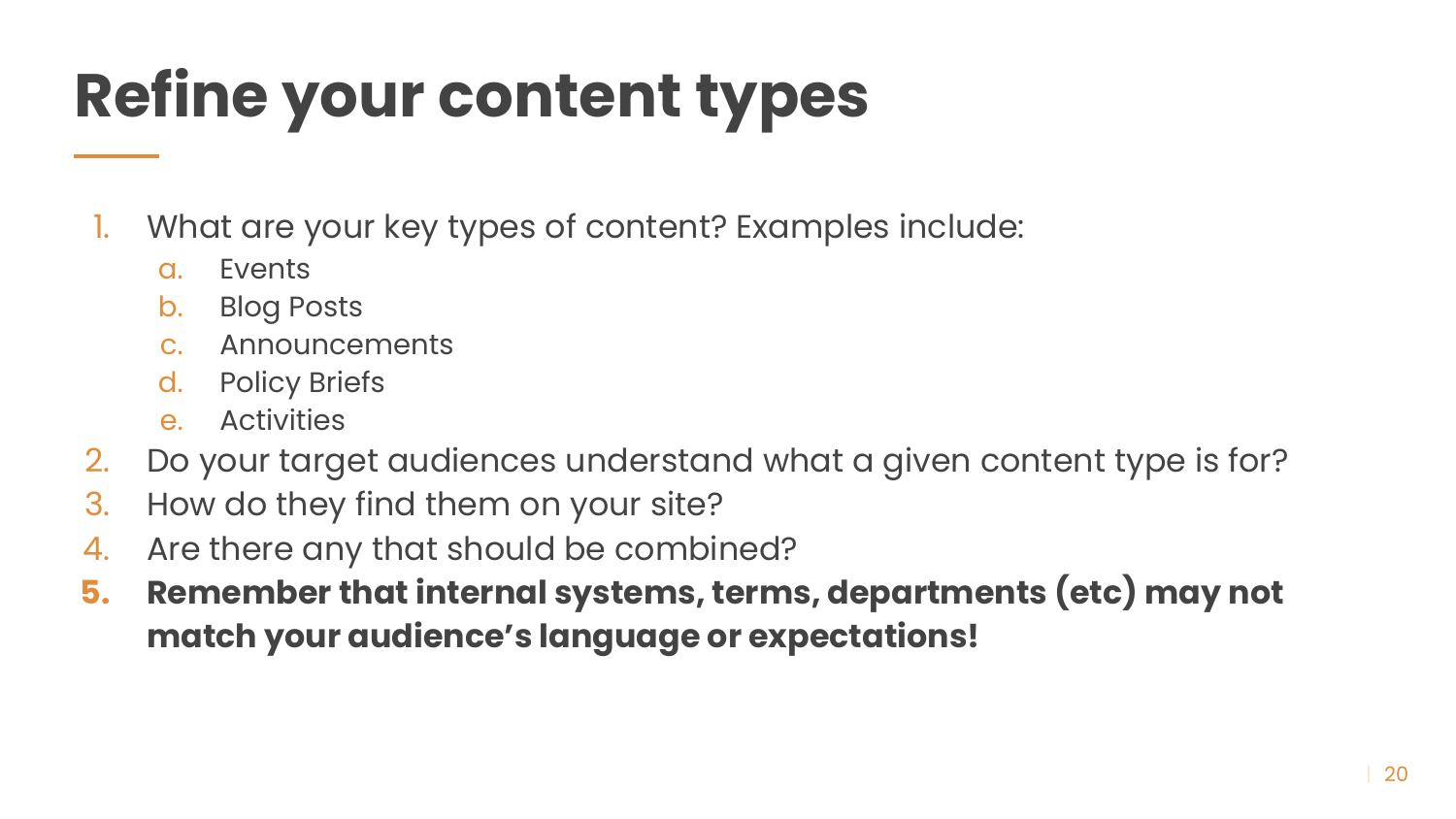#### **Evaluate old content**

- 1. Does the content serve a purpose?
- 2. Does it need to be migrated?
- 3. Does it need to be improved or updated?
- 4. **Analytics** can help!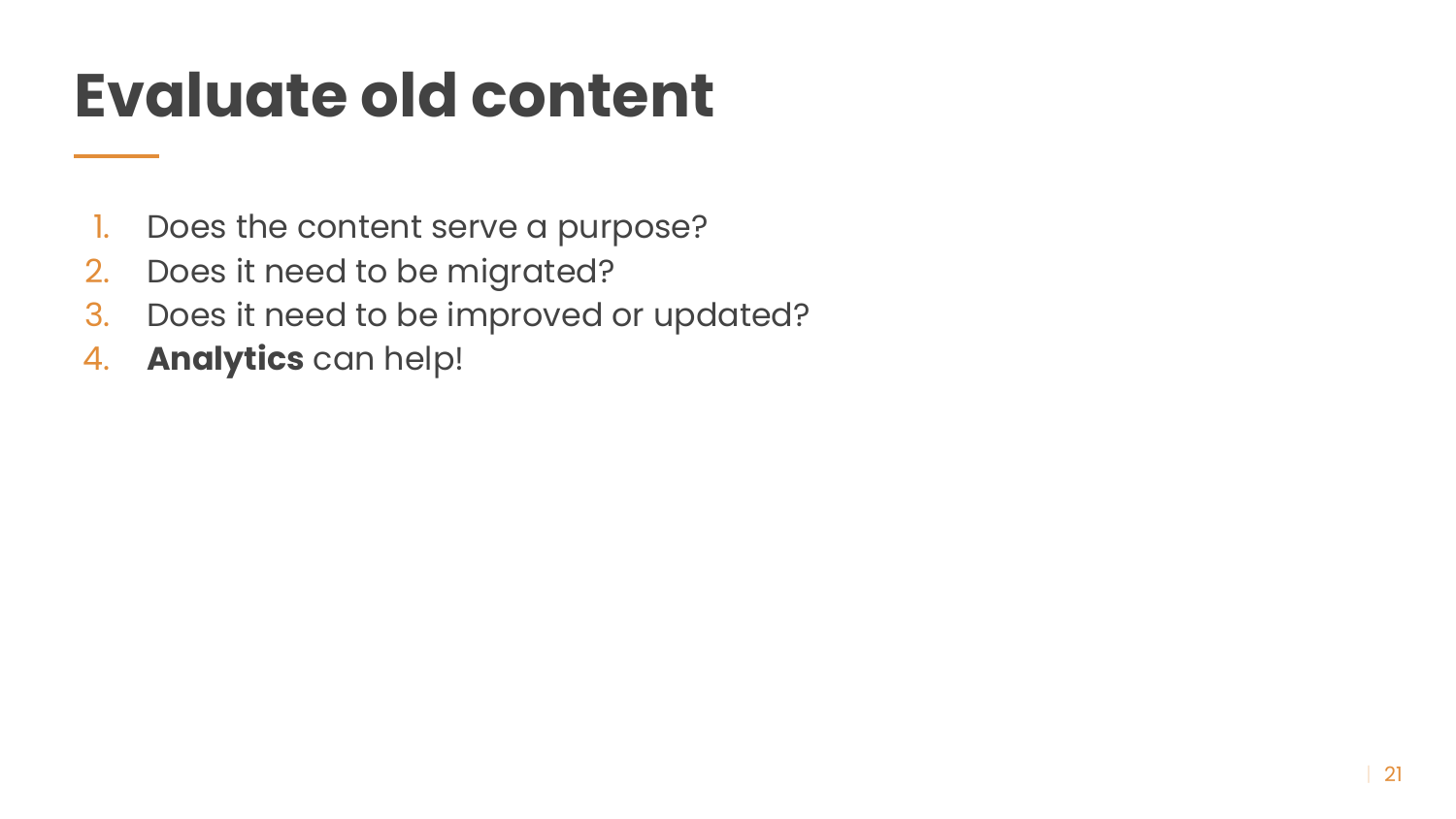# **Identify new opportunities**

- 1. Are there any gaps in **content** or **organization** that you should fill?
- 2. How can you improve your **content operations** to support the new site and other engagement touchpoints?
- 3. Will your new site offer **expanded capabilities** that you are excited to use?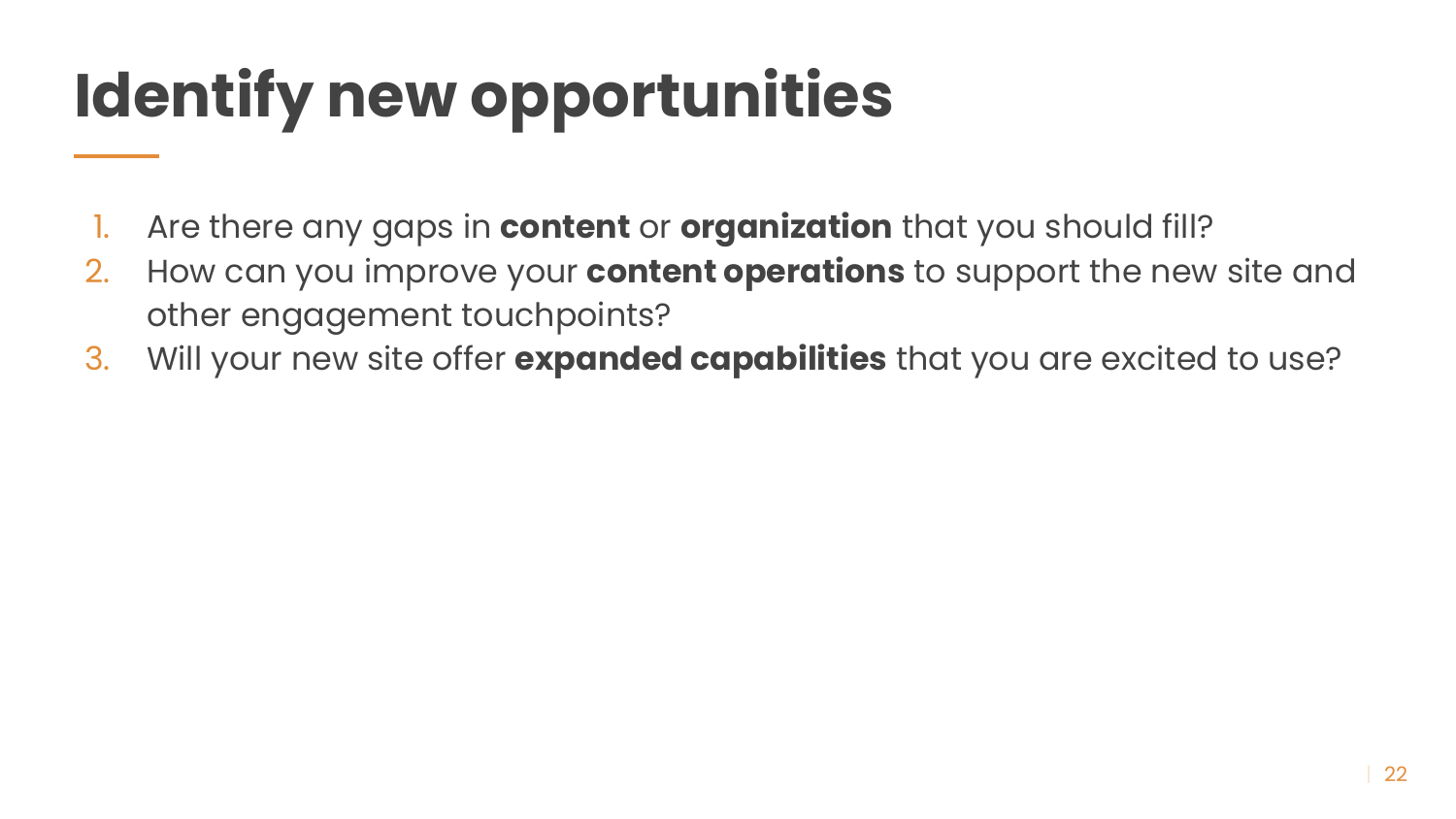#### $P|TKO$

# **Plan for integrated engagement!**. . . . . . .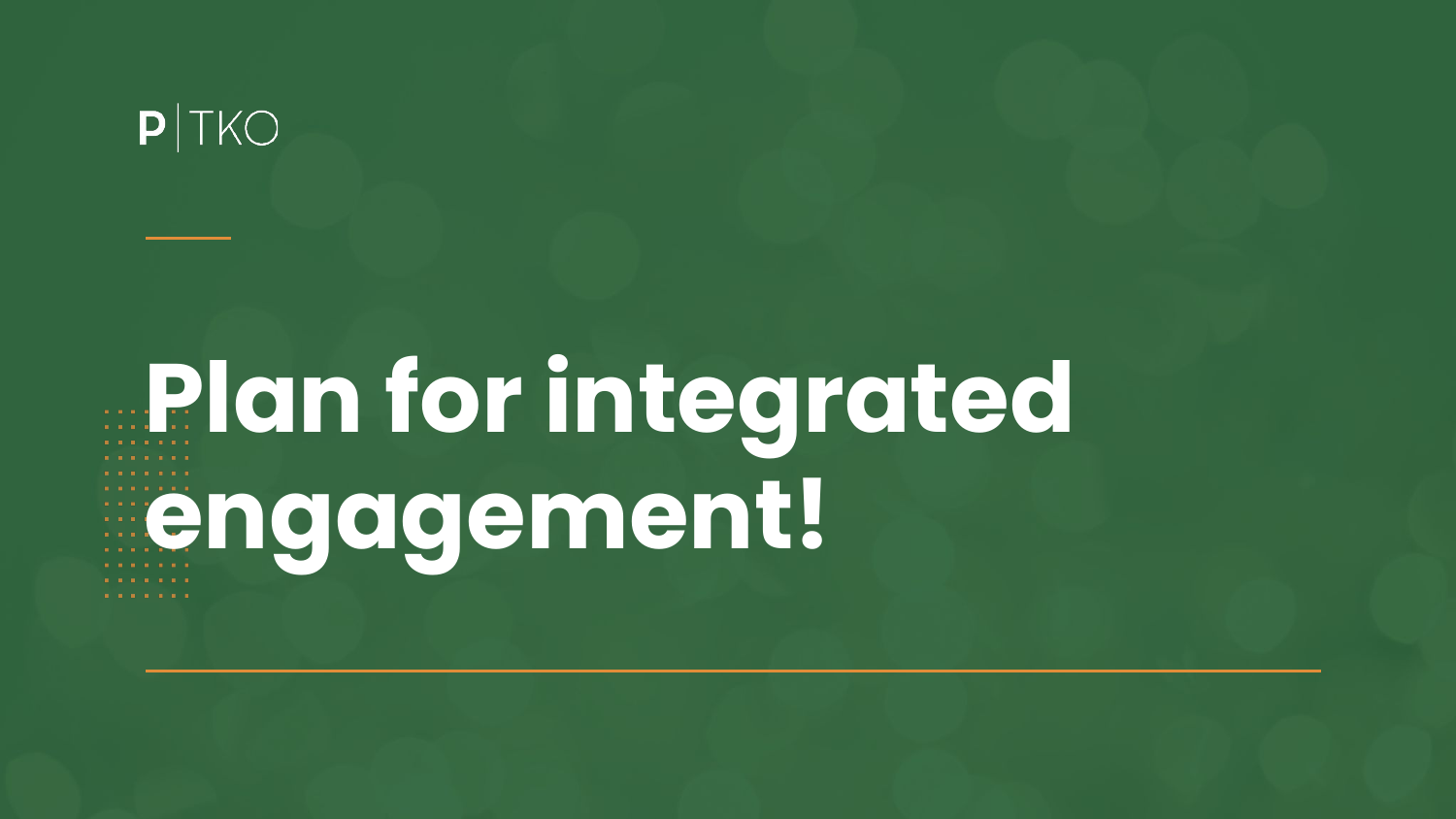# **Plan for integrated engagement**

- 1. How are you going to **attract visitors** to your site?
- 2. How are you going to **convert** and **capture** visitors?
- 3. How will you **nurture, sustain and deepen your relationships** with individual contacts and groups of contacts?
- 4. What **platforms, processes and people will be required** to achieve the above?